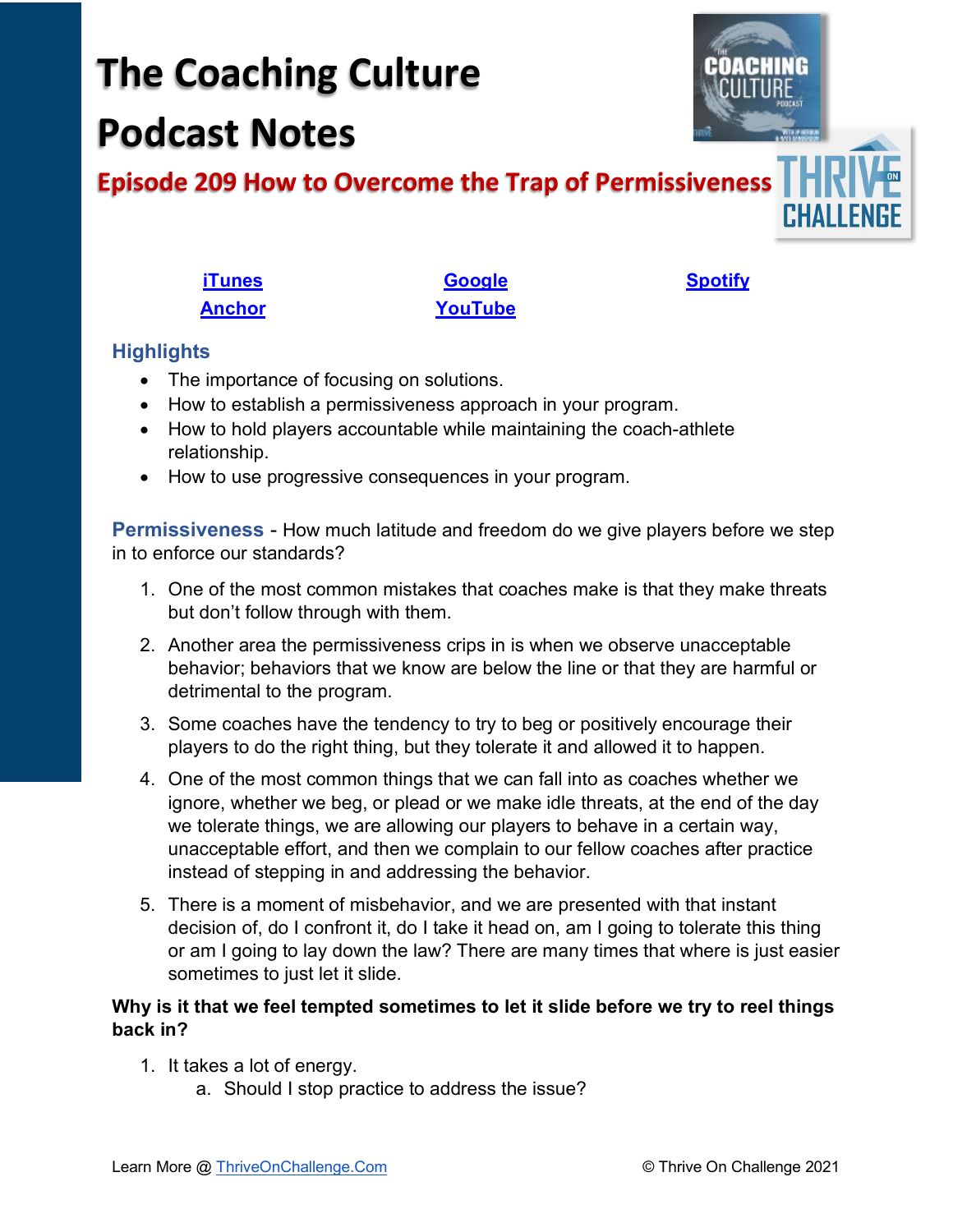- 
- b. Have I adequately taught what the expectations are?
- c. Can I hold them accountable to something that maybe I haven't communicated very well?
- d. Do we pause? Do we stop? Do we let it slide?
- 2. Coaches are afraid that if they continually confront behavior, they might lose the trust, the respect, or the relationship that they have with their players.

## **How hard can I push my players and how demanding can I be with their attitude and effort?**

- So often as transformational coaches we want to meet our players where they are.
- Instead of confronting it, we try to use positive reinforcement. I'm just to focus on the good things that are happening and I'm not going to focus on the negative behavior.
- The number one reason not to confront a players or certain behaviors is uncertainty. You just don't know how players are going to respond.
- We don't know how players are going to respond individual or collectively, also we don't know how the parents are going to respond.

**What are we going allow?** There is always this fear of impacting our performance. How much backing am I going to get from the administration if I hold a player accountable to standard or team rule?

**Is there a place for permissiveness or do we have to confront every negative behavior or misbehavior in our practice as soon as it happens?** There might be a reason why we are more permissive in certain situations.

## **When do we allow players to experience natural consequences?**

- There is a difference between permissiveness and allowing them to experience natural consequences and walking with them and exploring those.
- We can't confront every single unacceptable behavior in our program. It's not just possible, it's not sustainable.
- We need to focus on certain behaviors that we would've addressed but also understand that there is great value in allowing our players to experience the natural consequences of their behavior.
- Coaches need to find areas of their program where they are not always going to step in for the players to experience natural consequences. They need to experience those natural consequences and focus on solutions.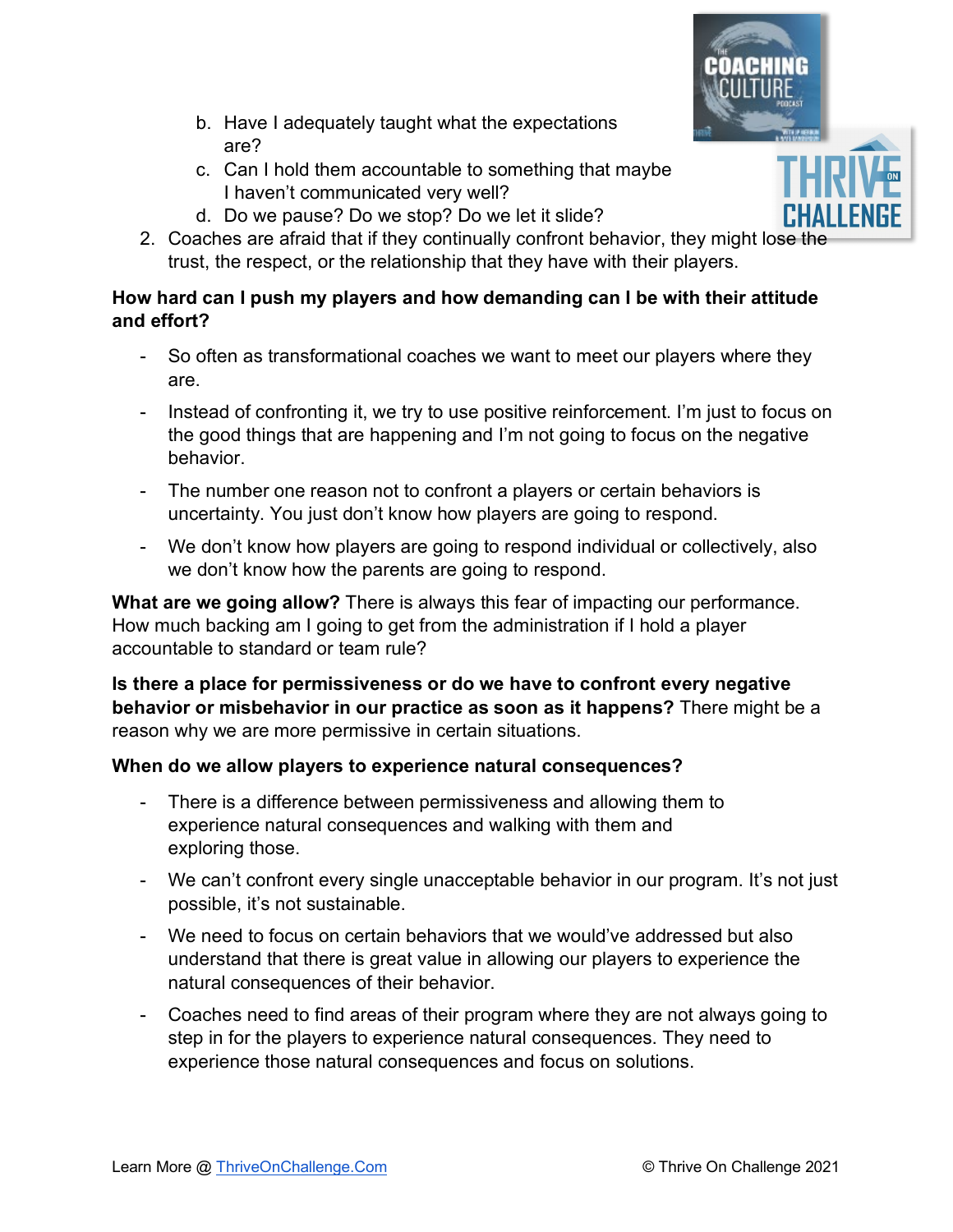- Too often as coaches we are afraid to be able to allow our team to experience some failure to create a little bit more validity about the conversation that we want to have about their execution, and their effort where there never going to understand until they experience a way that doesn't work.

#### **The value of restorative discipline or restorative consequences.**

Coaches need to be creative in ways that when they are discipline a player and they are thinking of a consequence; they are doing it not only to protect the culture, but also to restore that person's value or that person's belonging in the group if they violated one of the team's norms.

#### **Progressive consequences -** Have checkpoints along the way.

Whether you are using progressive consequences, restorative consequences or you are exploring the natural consequences; there needs to be accountability within a program. We need to hold players to a standard. We need to continuously be trying to raise the standard in our program.

#### **Where do we focus our attention, which areas, which behaviors?**

Coaches need to think about this in two ways:

1. **Find some non-negotiables.** What are two or three really important things as a coach that you need within your environment for you to effectively lead your team?

#### *Examples:*

- a. Players on time.
- b. Players to listen.
- c. Players to not complain.
- 2. **Set team standards.** Focus on 5 things/areas of relevant behaviors, that are relevant to areas that they might struggle as a team, that they need to focus on if they want to achieve their goals that season.

#### **Provide boundaries and non-negotiables.**

- Agreed upon boundaries with a few non-negotiables in that area and allowing your team the freedom to explore and to play and learn in that environment.
- Fear of the loss of relationship. Players disconnect from us because we held them accountable to a standard.
- Establishing standards, team standards, non-negotiables up front then the players much less likely to respond in a negative way if they had input into the standards because they understand the very purpose and why they are so beneficial.